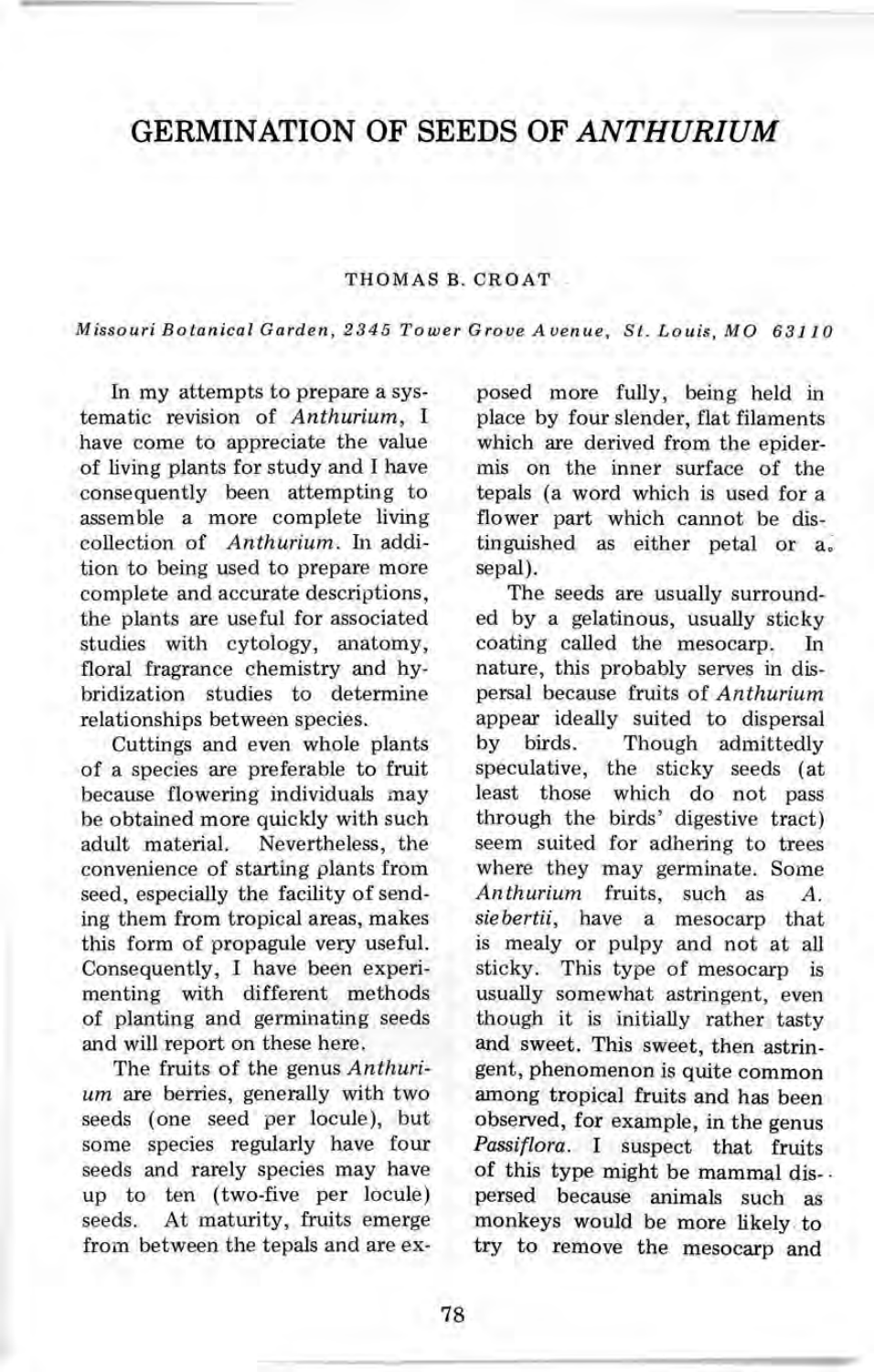spit the seeds out. In such cases, wide dispersal of the seeds might be more readily insured than if numerous seeds were ingested and allowed to pass through the animals to be deposited in perhaps a single site. Again, this is pure speculation, but it makes sense.

Most species of *Anthurium* are either enveloped in a sticky gelatinous sack or they have a sticky appendage at the apex. Because of these sticky structures, handling seeds of most species of *Anthurium*  directly is difficult since they are difficult to place, preferring to stick to whatever utensil you are using to plant them. If the fruits are fresh, seeds are squeezed out by laying them on a flat surface and squashing them at the apical end (Fig. 1). Since the bottom end of the fruit is usually open, the seeds readily emerge. Though most species have rather hard seeds, care must be taken in squashing seeds as a few species have soft seeds which might be crushed in the process of mashing the fruits. After squashing out the seeds, all the material including old pericarps, seeds, old tepals, etc. are scraped into an open dish and water is added. The softer, lighter material is then easily separable from the seeds. The seeds, which are heavier, tend to sink to the bottom unless still attached to the pericarp. I have found that by swirling the dish, pouring off the lighter residue and repeating this operation several times, one can quickly remove all residue and have only seeds in the dish. Since the seeds are in water, they are no longer sticky.

Seeds which arrive from long distances by mail are sometimes severely desiccated and, if so, they are soaked for several hours (or up to 24 hours) in a mild soap solution  $(I$  use a dish detergent). I have had success with germinating such dried-up seeds which may have spent up to two weeks in the mail. After soaking in a soap solution, the seeds then are usually swollen and look fresh though perhaps if they were desiccated too severely, they will not survive. Even fruits which arrive somewhat moldy may have good viable seeds because the mold generally attacks the sweet mesocarp without damaging" the more resistant seed.

Perhaps the best way to ship seeds would be to place the entire fruits in moist sphagnum, but it should not be too wet or the fruits mold. Generally seeds are sent in a packet or a fold of newspaper with no special provisions to keep them moist.

Seeds may be planted in compartmentalized plastic trays 21.5 X 11 inches (28 X 54 cm) (Fig. 2). Each tray contains six smaller removable trays, each with six compartments, two inches by two and one-fourth inches in diameter and two and one-fourth inches deep. The compartmentalized trays have the advantage of being compact and easy to transport when compared with separate small pots. The compartments are filled two-thirds to three-fourths full of soil mixture. I use the Cornell epiphytic-African Violet mix (See Appendix 1) or Jiffy-mix (Jiffy Products of America). This is mostly peat and vermiculite with some oerlite.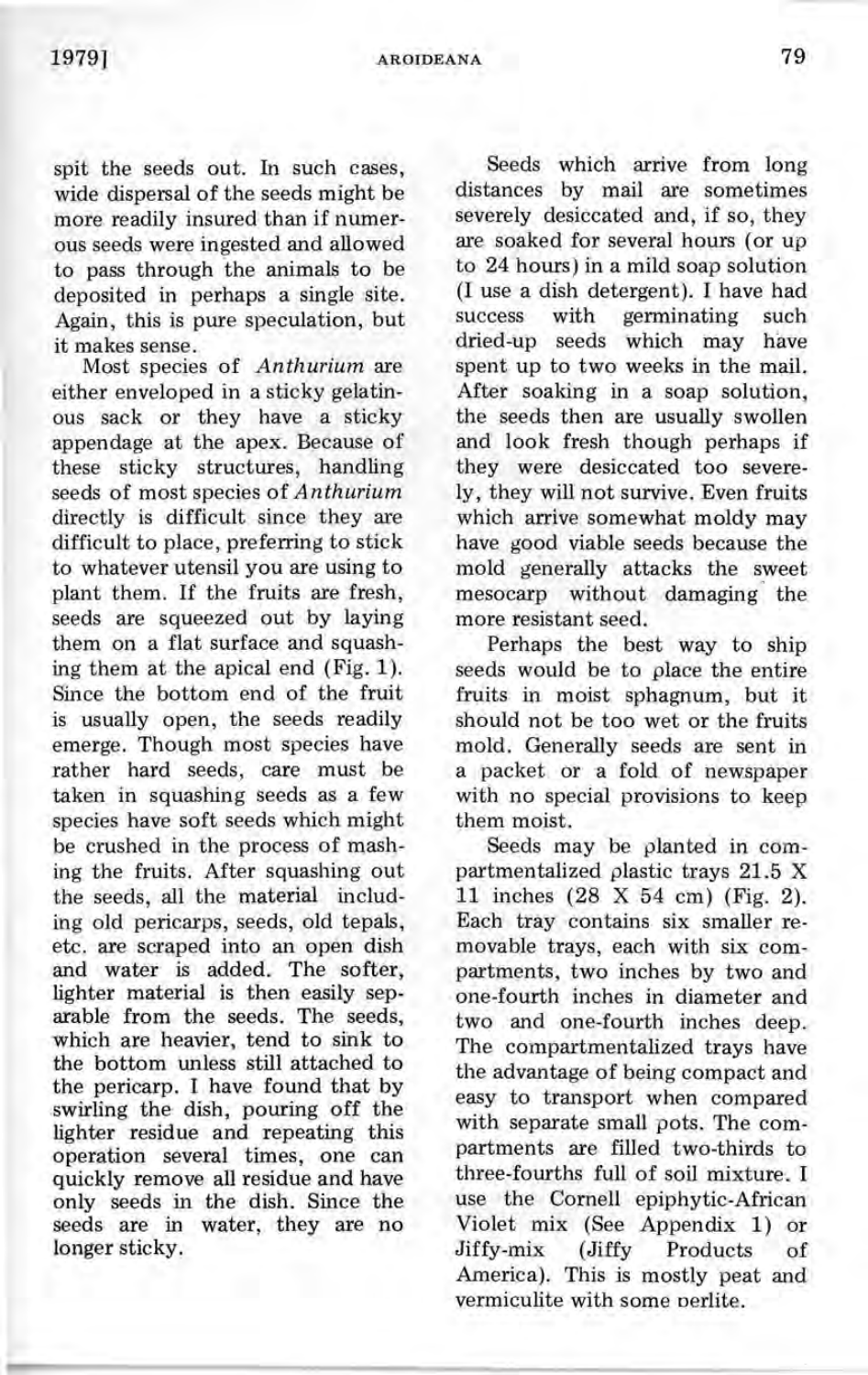